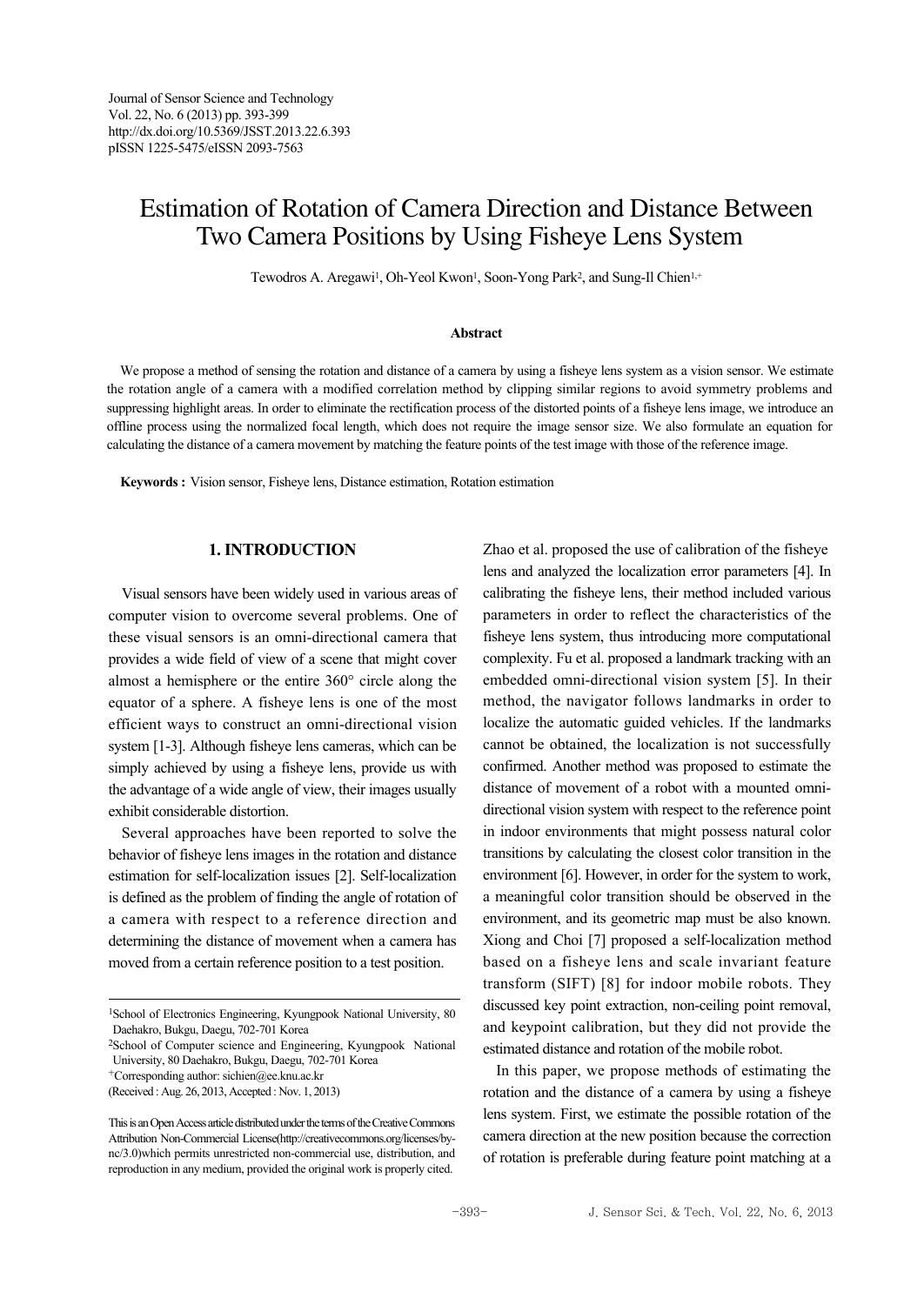later stage. We estimate the rotation angle of the camera with a correlation method by clipping similar regions and suppressing the highlight areas of the images. The next step is to estimate the distance of the camera movement from the reference position to the new position called a test position. Image distortions occurring due to the nature of a fisheye lens require a complicated calibrating or rectifying method [4], but in our case, the concept of the normalized focal length, which is simply measured in an offline experiment, is introduced to avoid such rectification. Salient points or feature points are defined and matched between two images, as we have developed an equation for finding the distance on the basis of a pair of matched points. For minimizing the error in distance estimation, these feature points should be quite stable and are obtained using the SIFT, which was also used elsewhere along with the Harris corner [8].

Section 2 presents the rotation estimation to find the direction of a camera, and Section 3 discusses the formulation of the distance estimation equation based on a normalized focal length and matching feature points. Section 4 provides the experimental setup and results of our rotation and distance estimation. Section 5 concludes our work.

# **2. ROTATION ESTIMATION**

In this section, we discuss a method for determining the rotation angle of a camera with respect to a reference position by using a correlation method. Further, we propose a method to overcome the problems in correlation, such as symmetry, and highlight areas to improve the accuracy of the angle estimation.

A camera can be placed in any direction with respect to its original orientation at the reference position. In this case, the camera captures images at the reference position as well as its new position, called a test position. Thus, we determine the angle of rotation of the camera by using these two images with a correlation method. The correlation method is used to compare the similarity of the two signals, resulting in a signal that shows the similarity between them and reaches its maximum when the two signals match best. Therefore, the maximum peak of the correlation of the two images corresponds to the estimated angle of the camera.

However, the image and its rotated image might look

similar, especially when the image contents are symmetric with respect to a rotation point or the center of the image in our case. Furthermore, highlights might appear inside an image area due to the lighting conditions of the environment. These two cases reduce the accuracy in estimating a rotation angle. Therefore, to solve the symmetry problem we remove a small portion of the central region of the image with careful radius selection. In addition, the highlight area detected with the help of Otsu's thresholding method [9] is reduced in the grey level, leading to a reduction of its influence in the correlation.

The angle of rotation tells us how many degrees an image has rotated with respect to the original direction at the reference position. Now, we can re-rotate the rotated image by the estimated angle so that the camera direction of the test image is aligned with that of the reference image. This step is important for the distance estimation stage.

## **3. DISTANCE ESTIMATION**

The overall distance estimation procedure for a camera moved from a reference position is presented in this section. We first explain a method of determining the normalized focal length of fisheye lens system to remove the rectification process of the distorted regions. Then, we develop a distance estimation formula by using the normalized focal length and a pair of matching feature points of two images. Finally, we discuss the selection of stable matching feature points to be utilized in the distance estimation.

## **3.1 Determination of the normalized focal length of the fisheye lens**

It is known that fisheye lens images suffer from geometric distortion. The distortions in a fisheye lens can be explained when we observe the distance between two points in an image scene. The same distance within one image becomes bigger when the two points are projected around the center of the image than when projected around the boundary. Therefore, in order to deal with the distortion of the pixels, we introduce the concept of the normalized focal length for the fisheye lens system.

For this, we derive a relationship of the distance between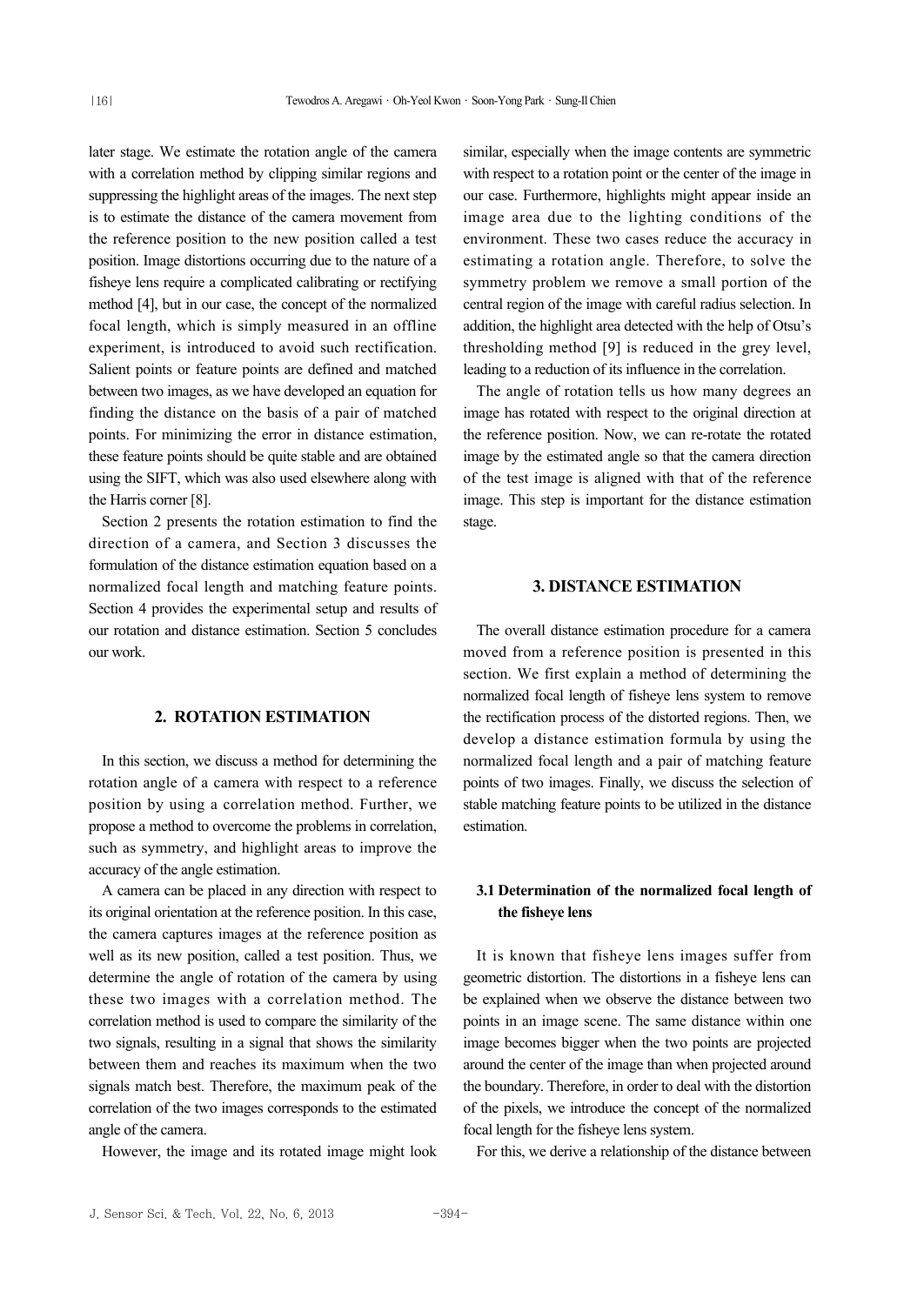|17|

two positions of the camera in the real world and the displacement of the pixels in the corresponding image plane. We have illustrated this situation in Fig. 1, showing that when the camera travels a distance *D*, the pixels in the image plane move a distance *d* from the center. *H* denotes the height from the camera to the ceiling of the environment, and *f* represents the focal length of the fisheye lens camera, which is variable depending on its position from the center of the image. If the distance *d* in the image plane is divided by the pixel size of the complementary metal oxide semiconductor (CMOS) sensor, we can convert it to the corresponding pixel value denoted as *p*. Therefore,

$$
p = \frac{d}{\mu_s} \tag{1}
$$

where  $\mu$ <sub>s</sub> is the pixel size of the camera sensor, and d is the corresponding actual distance traveled on the image plane.

On the basis of the relationship between the camera's moved distance and the shift of the corresponding pixels in the image plane, as shown in Fig. 1, we have:

$$
\frac{D}{H} = \frac{d}{f}
$$
 (2)

$$
f_n = \frac{J}{\mu_s} = \frac{pH}{D} \tag{3}
$$



Fig. 1. An image model for estimating variable focal length of fisheye lens.

where  $f_n$  is now called the normalized focal length of the fisheye lens camera. From Equation (3), we can deduce that even though the pixel size of the CMOS sensor is not provided, if we can measure *p* and *D*, we can obtain the normalized focal length,  $f_n$ . This  $f_n$  is required at the stage of distance estimation of a camera movement, but it varies depending on the pixel position (*p*) of a fisheye image. So it is necessary to obtain a lookup table for  $f_n$  versus  $p$ .

For this, we place an object on the ceiling as a marker pointing to the center of the camera sensor. The camera is moved in a horizontal direction relative to the marking object capturing images at an interval of 25 *cm* for a total of 600 *cm*. The height, *H*, is set to 140 *cm*. Besides, the movement of the pixels (*p*) in the image plane at each interval can be registered. We can observe from Fig. 2 that the normalized focal length drops as the marker object moves from the center of the image to the outer boundary.



Fig. 2. Graph of normalized focal length versus pixel movement from center.

## **3.2 Distance estimation formula**

A camera can move in any arbitrary direction in the xyplane from a reference position to another test position. To figure out this situation, we have devised a model that calculates the actual distance moved by the camera and the displacement of image points in the image plane. In Fig. 3, the camera sensor points along the z-axis. Then, the original scene point at  $(0,0,H)$  moves to point  $A(x_{s}y_{s}H)$ by a distance *D*, whereas its corresponding image point moves from point  $(0,0,-f)$  to point  $a(x_s, y_s - f)$  by a distance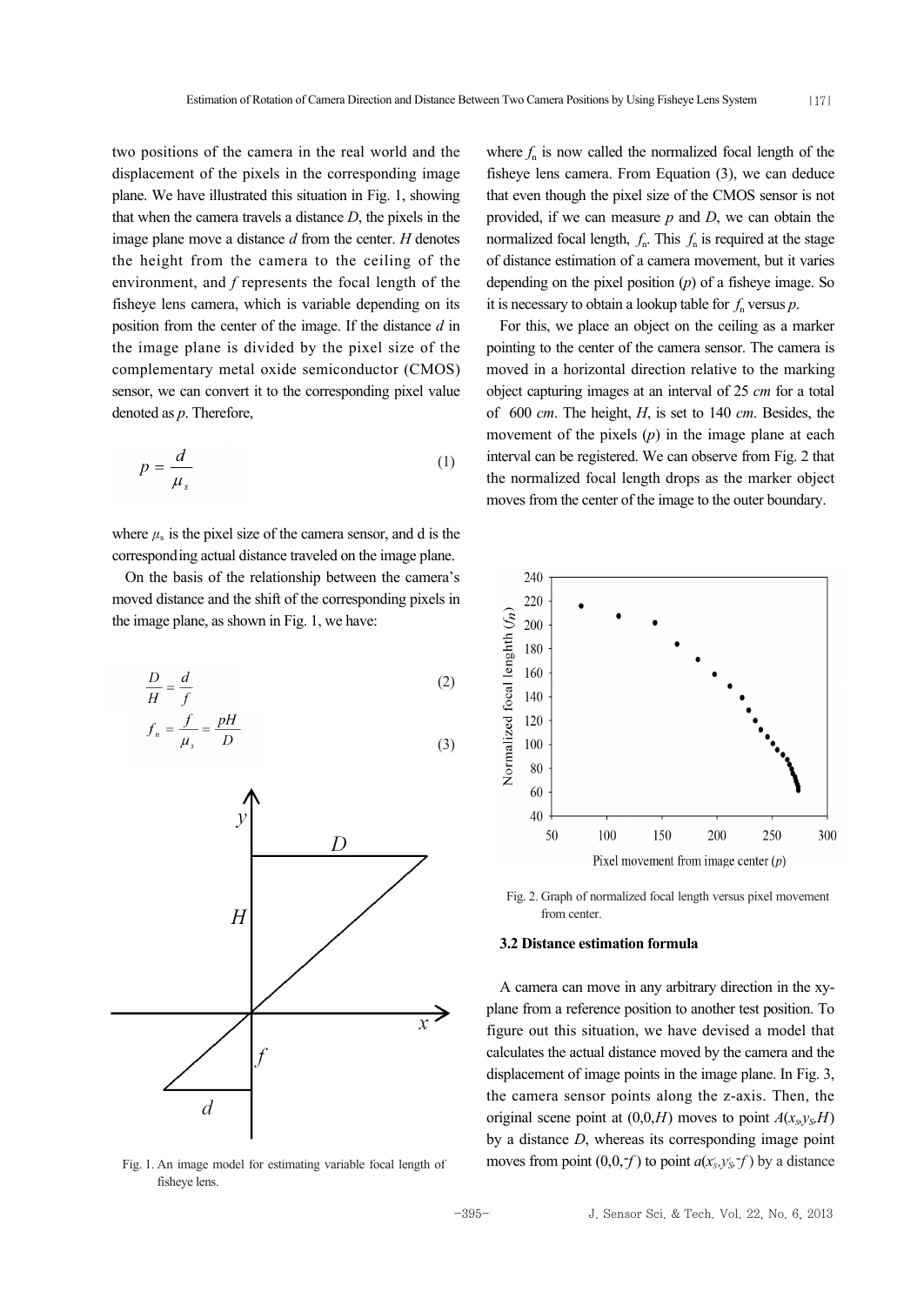*d* or *p* in pixels in the image plane. In the corresponding image plane, we see that image point *a* is located at  $z = -f$ . Therefore, in the image plane, the arbitrary movement of the camera is described in terms of point *a* and *f* , which is the focal length of the fisheye lens camera.

For a camera that arbitrarily changes its position from a reference position, Equation (2) still holds true; so, we can estimate *D* from that equation. However, in this case, due to the arbitrary position of the camera, *D* is  $\sqrt{x'^2 + y'^2}$ . The corresponding point movement in the image plane is given as

$$
d = \sqrt{{x'_s}^2 + {y'_s}^2}
$$
 (4)

where *d* is the actual distance the camera has moved in the image plane, as in Equation (1). If d is divided by the camera CMOS size  $\mu_s$ , we can obtain *p* in Equation (1). With this, we can assume one pair of matching feature points, one from the reference image  $(p_1)$  and the other from the test image  $(p_2)$ . From these two points, we determine *D* as

$$
D = \frac{\Delta pH}{f_n} \tag{5}
$$



Fig. 3. Camera movement model in real world and image plane.

where  $\Delta p = |p_1 - p_2|$ , and  $f_n = (\bar{f}_{n_1} + f_{n_2})/2$ , in which  $f_{n_1}$  and are the normalized focal lengths corresponding to  $p_1$  and  $p_2$ ;  $\overline{f}_n$  is therefore their average.

In order to estimate  $D$ ,  $f_n$  must be given in advance when the pixel  $p$  is obtained in the test image. This step, therefore, requires the lookup table obtained from the graph of Fig. 2. We can think of an interpolation equation for the two variables,  $p$  and  $f_n$ . However, we use the nearest neighbor method for simplicity, i.e., if *p* is given, we find the nearest  $p$  to the intervals in the graph and obtain the corresponding  $f_n$ . This is because  $f_n$  changes very slightly for most values of *p*.

#### **3.3 Matching of feature points**

An image has been first captured using a fisheye lens at the reference position. Then, the camera has been moved by some distance, and its direction might also be rotated. A new image has also been captured at the new position. At first, the image is re-rotated if a rotation has occurred. The next task is to match the feature points from the new image to the feature points from the original image at the reference position. Once the feature points are successfully matched between the two images, a pair of matching points is used to find the distance of a camera movement, which will be detailed later. For effective matching, we adopted the SIFT algorithm [8], which can provide stable and robust feature points. This algorithm has been well-studied and widely used, and thus its detailed description is omitted here. Among the detected feature points, the feature points with higher magnitudes are regarded as stable ones and selected as candidate points.

From the reference image, we extract a set of candidate feature points by using SIFT algorithm and we can represent their coordinates as  $(x_i, y_i)$ , where  $i = 1, 2, \dots, N$ . N is the maximum number of extracted feature points from the image. For a test image, we extract a set of candidate feature points with coordinates  $(x_i, y_i)$  after its rotation correction. The next step is to perform matching among the set of candidate points of both images. The minimum Euclidean distance is used to match the points  $(x_i^i, y_i^i)$ and  $(x_i^i, y_i^i)$ . Then, we obtain many combinations of matching feature points, but some points are wrongly matched. In order to discard the wrong matches and enhance the matching accuracy, we accept the matching feature points with higher magnitudes and select only 40 of all the points. Fig. 4 shows matching results for all the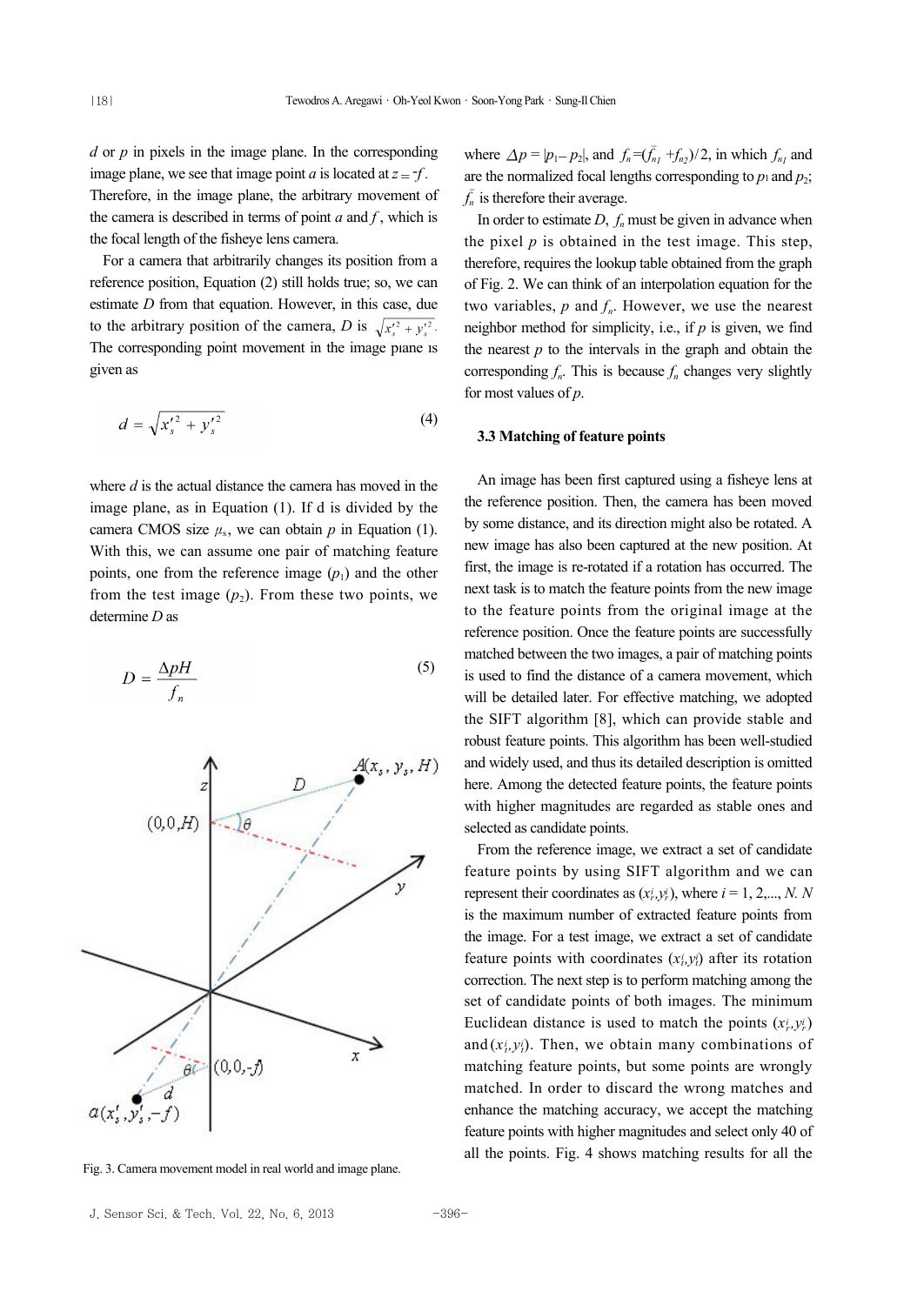

Fig. 4. (a) Matching feature points for reference and test images with SIFT algorithm and (b) the 40 matching feature points that are selected.

It is found that most of the 40 pairs of selected points are correctly matched, but sometimes wrong matching can occur, as indicated by the solid white line in Fig. 4(b). Most of the 40 matching feature points have a similar tendency in their direction. However, the lines between the wrongly matched points, such as the solid white line in Fig. 4(b), deviate from those of the correctly matched ones.

The distances from the 40 matching pairs are simply averaged as an estimated distance. Yet points that are located either around the center or the outer rims of the images tend to produce wrong matching, resulting in smaller or larger distances. Our analysis on the databases reveals that points producing smaller or larger distances should be removed from the estimation process. We found that the distances between some wrong matching pairs are usually less than the average, and we set this average value as the lower threshold. In order to remove large distances that are also prone to wrong matching, we first calculate the standard deviation ( $\sigma$ ) as well as the average ( $\mu$ ) of these matching points. An experimental analysis suggests that the upper threshold is determined as  $\mu + 2.5\sigma$ . Thus, only the distances between the lower and upper thresholds are accepted and then averaged to obtain a final estimated distance.

## **4. EXPERIMENTAL RESULTS**

#### **4.1 Experimental setup**

In order to obtain the images for the experiment, we use a fisheye lens on a Microsoft LifeCam camera with a resolution of 640×480. The images are taken at two different indoor environments. The first set of images has been taken in a room consisting of many shelves and different objects with lights on the ceiling, constituting the first image database (database 1). The second environment is a corridor inside a building that contains a small variety of objects such as the doors or windows of side rooms and lighting, of which the images constitute the second database (database 2).

Fig. 5 describes the positions at which each image is taken for each database. The camera reference position is located at the center of the coordinates. The experimental space is sampled into eight partitions, each represented by a line that is sampled at fixed intervals, as shown in Fig. 5. Each black rectangle is the position of the camera. At each camera position, the camera rotates to eight directions at an interval of 45° with respect to the original camera direction. Thus, the reference image is taken at the reference position, and a test image is taken eight times at a camera position denoted by the black rectangle. The camera positions have a 20 *cm* interval for a total of 100 *cm*; thus, we have 320 images for each database. Sample images for each database are shown in Fig. 6. The first row shows images from database 1, and the images in the second row are sample images of database 2.



Fig. 5. Diagram showing camera positions (small black rectangles) and rotations at each camera position. At each camera position, there are eight camera directions (one example is shown inside the ellipse in the left side of the image).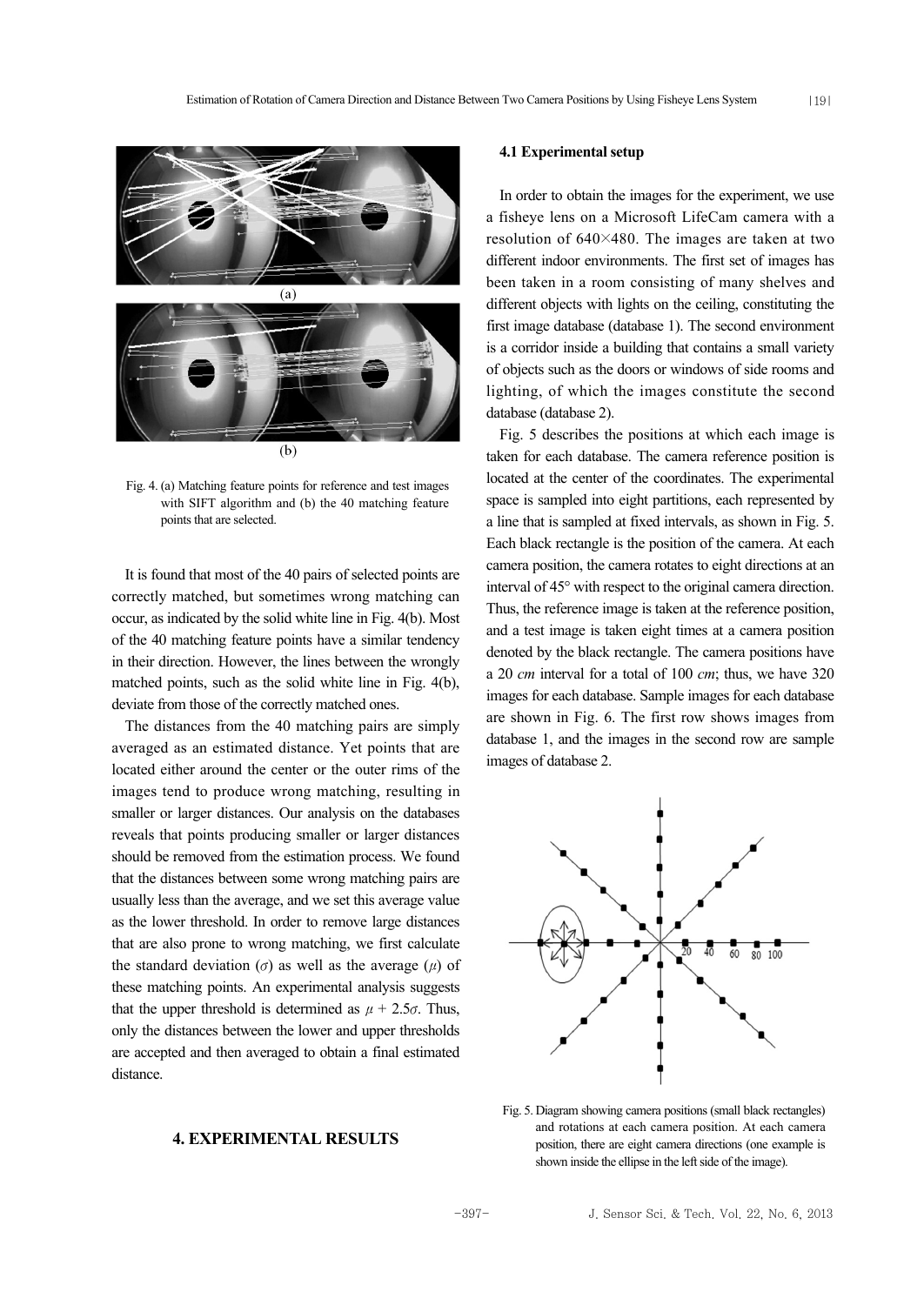

 $(c)$ 

 $(d)$ 

Fig. 6. Sample database images: (a) Reference image for database 1, (b) its test image (rotated 225° and moved 40 cm), (c) reference image for database 2, (d) its test image (rotated 225° and moved 40 cm).

#### **4.2 Results of rotation and distance estimation**

Here, we will show the results of rotation estimation for the two databases. The results of both databases are quite similar, and thus, averaging has been performed over the two databases. The average values of the rotation estimation are given in Table 1. The first column indicates the actual rotation angle of the camera with respect to the reference position. The other column entries show the estimated rotation angle at a certain camera position (shown in the second row). Once a distance is chosen, we can find eight corresponding camera positions, and we calculate an average for a specific camera angle over those eight positions.

Now, we provide the average absolute rotation error in Table 2 to show the difference between the actual and estimated rotation angle. From Table 2, when the distance of the movement is up to 80 *cm*, the maximum average absolute rotation error is less than or equal to 4.24° with a relative error of 5.1%. In addition, we observe that the average absolute angle error tends to increase from short (20 *cm*) to long distances (100 *cm*). From this, we conclude that the accuracy in the rotation angle estimation of a camera at distances farther than 80 *cm* is not guaranteed by our method in our case.

Table 1. Average rotation angle estimation

| Actual<br>rotation<br>angle( $\degree$ ) | Distance $(cm)$ |                |        |       |       |  |
|------------------------------------------|-----------------|----------------|--------|-------|-------|--|
|                                          | 20              | 40             | 60     | 80    | 100   |  |
| 0                                        | $-0.6$          | 0 <sub>1</sub> | $-0.4$ | 2.6   | 11.4  |  |
| 45                                       | 43.1            | 42.3           | 41.0   | 39.6  | 33.9  |  |
| 90                                       | 88.2            | 88.2           | 85.6   | 85.1  | 73.7  |  |
| 135                                      | 129.9           | 131.3          | 131.7  | 130.4 | 137.8 |  |
| 180                                      | 178.9           | 176.9          | 176.3  | 177.2 | 151.0 |  |
| 225                                      | 222.2           | 228.4          | 221.3  | 219.3 | 212.4 |  |
| 270                                      | 267.8           | 266.1          | 265.4  | 266.9 | 267.8 |  |
| 315                                      | 316.1           | 316.9          | 316.1  | 314.9 | 303.3 |  |

Table 2. Average absolute rotation angle error

| Actual<br>rotation<br>angle( $\degree$ ) | Distance $(cm)$ |     |     |     |      |  |
|------------------------------------------|-----------------|-----|-----|-----|------|--|
|                                          | 20              | 40  | 60  | 80  | 100  |  |
| 0                                        | 0.6             | 0.1 | 0.4 | 2.6 | 11.4 |  |
| 45                                       | 1.9             | 2.7 | 4.0 | 5.4 | 11.1 |  |
| 90                                       | 1.8             | 1.8 | 4.4 | 4.9 | 11.1 |  |
| 135                                      | 5.1             | 3.7 | 3.3 | 4.6 | 16.3 |  |
| 180                                      | 1.4             | 3.1 | 3.7 | 4.8 | 18.1 |  |
| 225                                      | 2.8             | 3.4 | 3.7 | 5.7 | 29.0 |  |
| 270                                      | 2.8             | 3.9 | 4.6 | 3.1 | 12.6 |  |
| 315                                      | 1.1             | 1.9 | 1.6 | 2.8 | 20.6 |  |
| Average                                  | 2.2             | 2.7 | 3.2 | 4.2 | 17.5 |  |

Table 3. Average distance estimation

| Direction<br>$(^\circ)$ | Camera movement $(cm)$ |      |      |      |      |
|-------------------------|------------------------|------|------|------|------|
|                         | 20                     | 40   | 60   | 80   | 100  |
| $\theta$                | 19.7                   | 42.2 | 58.1 | 75.9 | 84.3 |
| 45                      | 18.6                   | 37.8 | 59.6 | 76.3 | 84.2 |
| 90                      | 22.0                   | 37.4 | 56.1 | 78.9 | 85.8 |
| 135                     | 19.7                   | 39.5 | 56.6 | 72.7 | 87.9 |
| 180                     | 17.7                   | 42.3 | 56.5 | 74.8 | 80.9 |
| 225                     | 19.7                   | 39.3 | 53.4 | 72.7 | 82.2 |
| 270                     | 20.1                   | 40.0 | 55.6 | 72.2 | 85.1 |
| 315                     | 20.2                   | 39.9 | 56.6 | 74.6 | 82.0 |
| Average                 | 19.7                   | 39.8 | 56.6 | 74.7 | 84.2 |

Next, we discuss the distance estimation of camera movement. Table 3 shows the estimated distance moved by the camera at a specific camera position for the sample partitions. In Fig. 5, we can find the eight directions partitioning the space at an interval of 45º. Each entry in